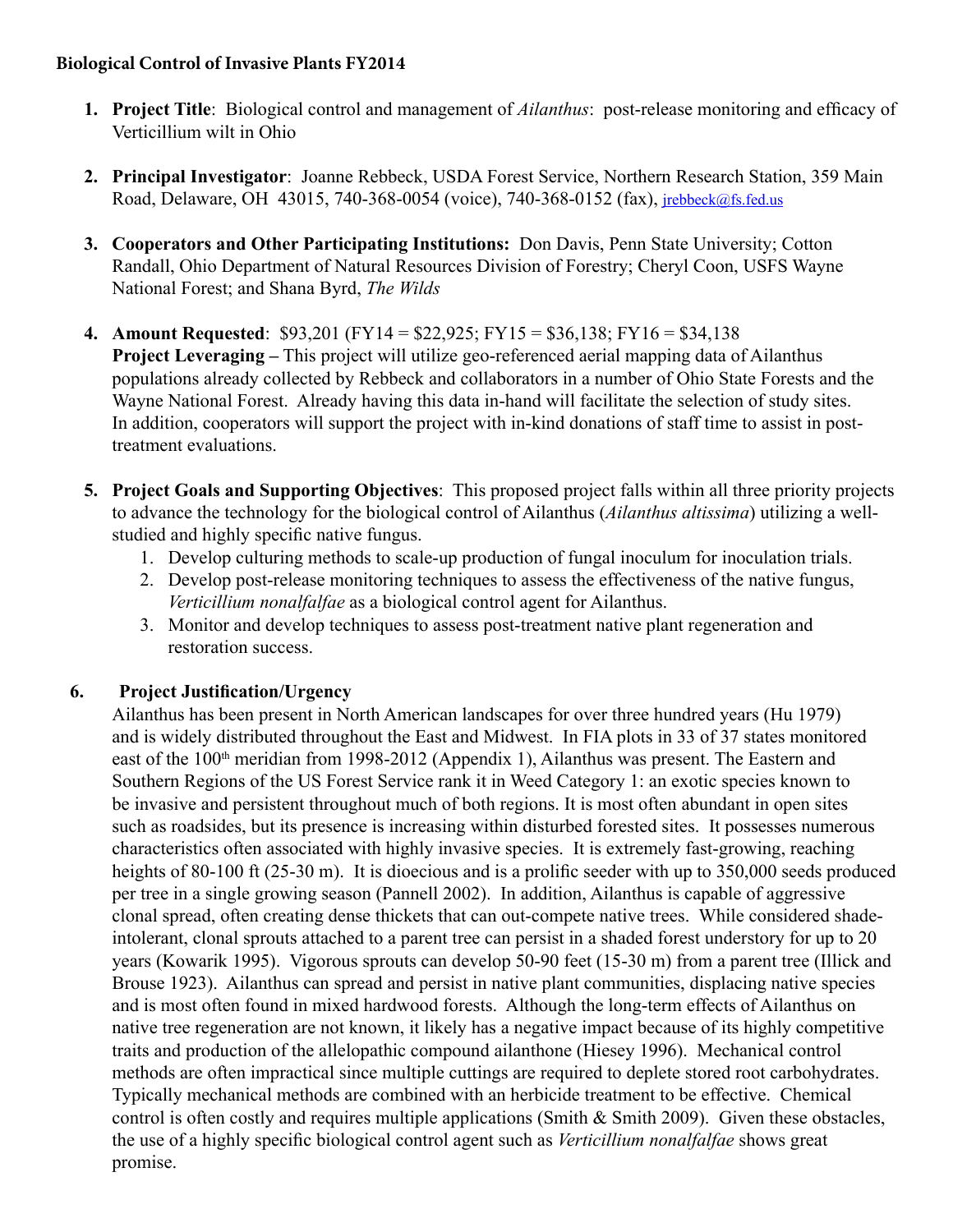Penn State University researchers Donald Davis and Mark Schall identified a wilt-causing fungus as a potential biological control agent of Ailanthus. In 2002, they isolated *Verticillium nonalfalfae* from dead and dying Ailanthus trees within forested areas in Pennsylvania (Schall and Davis 2009a). After much rigorous testing and numerous trials, this soil-borne fungus was found to be very specific and deadly to Ailanthus. Symptoms of Ailanthus infected with the fungus include wilt, premature defoliation, terminal dieback, yellow vascular discoloration, and mortality. Injecting the fungus (using a hack-n-squirt type treatment) into stems of Ailanthus seedlings in the greenhouse and canopy trees in the forest resulted in 100% mortality within 10-16 weeks. Stem inoculations of seedlings or canopy trees of northern red oak, chestnut oak, red maple, sugar maple, white ash, and yellow-poplar did not induce wilt symptoms or mortality in these species. Within forested areas of dead and dying Ailanthus trees, no other tree species exhibited any wilt symptoms. Of the over 71 plant species tested to date (field and greenhouse inoculations), Kasson et al. (2012, 2013) reported that only poison ivy, staghorn sumac, red elderberry and striped maple displayed mortality ranging from 70-100% following inoculation. However, of the 64 field inoculated species, only three species appeared to acquire the fungus from natural spread (Ailanthus, staghorn sumac and striped maple); and the actual incidence was very low (3% for striped maple and 16% for staghorn sumac).

Since 2009, the same fungus has been found at multiple stands in Virginia (Snyder et al. 2013). In June 2012, Rebbeck and others observed dead and dying *A. altissima* trees in southern Ohio (Pike County) that exhibited symptoms similar to those on diseased *A. altissima* trees in PA and VA. Samples were collected from stems of three symptomatic *A. altissima* trees and sent to Penn State for morphological and molecular identification. All isolates were putatively identified as *V. nonalfalfae* based on the presence of verticillate conidiophores and formation of melanized hyphae. DNA was extracted and molecular analyses confirmed taxonomic placement of the OH *Ailanthus* isolates among those recovered from *Ailanthus* in PA and VA (Rebbeck et al. 2013).

In 2013, Rebbeck began testing this potential biocontrol agent. Greenhouse inoculation studies are underway to verify that native tree species are not susceptible to the fungus. Preliminary greenhouse results on native Ohio seed sources of ash, beech, elm, and oak (black, chestnut, northern red oak and white) seedlings are encouraging – to date no signs of wilt have been observed. These trials will continue to be monitored through 2014. Additional species including scarlet oak and hickory (pignut, mockernut, and shagbark) will be inoculated and monitored in 2014-2015. Pilot field inoculation trials in Ohio are planned for May 2014. Since many forested areas within Ohio have varying densities of *Ailanthus*, developing and testing *V. nonalfalfae* as a biocontrol agent of *Ailanthus* is highly desirable. Many public and private forest managers have enthusiastically offered Ailanthus-infested stands for the proposed trials. This potential biocontrol agent provides an added benefit - the fungus is native to North America so we are not introducing a new exotic organism. A further benefit is that once the fungus is introduced into a stand, it can spread from tree to tree through root grafting and naturally build up in the forest.

Efforts are underway to locate and confirm *V. nonalfalfae*'s presence in West Virginia, Maryland, Indiana and Kentucky. Once the fungus is found within a given state, initiation of inoculation trials in that given state is only subject to approval by State officials. Because there is no interstate movement of the fungus, USDA APHIS has no jurisdiction.

## **7. Approach**

## **Description of activities and methods**

## **Goal 1**: Develop culturing methods to scale-up production of fungal inoculum.

Currently fungal inoculum is generated on solid agar media as described by Schall & Davis (2009a). We propose to test and develop liquid media culturing methods as a means to increase inoculum production and efficiency. The work will commence once funding is awarded at the NRS lab in Delaware, OH.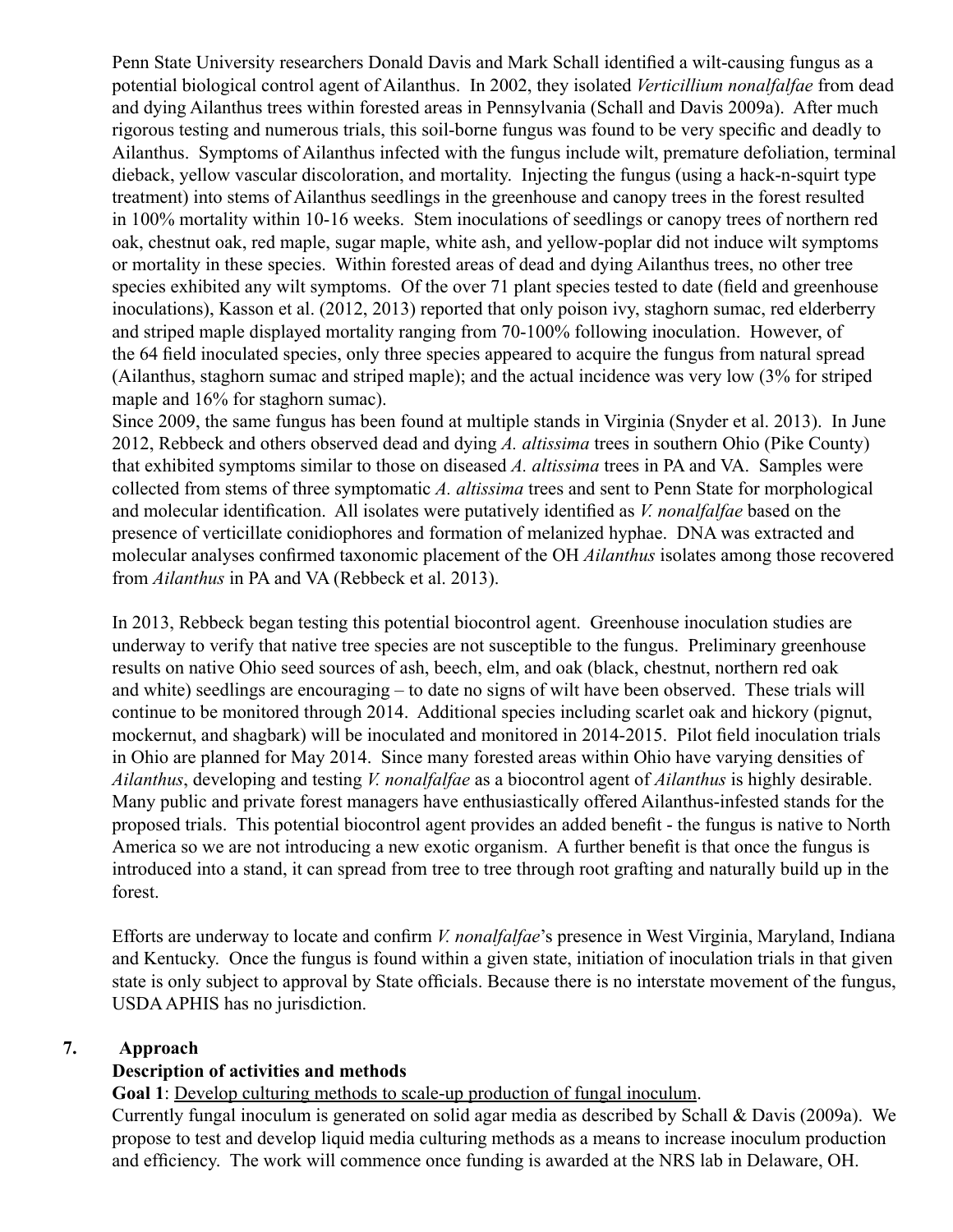Conidial concentrations will be determined using a hemocytometer; and viability evaluated by counting colony forming units of suspensions plated on plum extract agar. Efficacy and potency of the two culturing techniques will be compared with greenhouse inoculation trials of Ailanthus seedlings. These tests will be repeated over the course of the project to assess the long-term inoculum potency of the cultures.

# **Goal 2**: Develop post-release monitoring techniques to assess the effectiveness of the native fungus, Verticillium nonalfalfae as a biological control agent for Ailanthus.

A number of potential trial areas have been identified for the field inoculations based on geo-referenced aerial maps of seed-bearing female Ailanthus on the Wayne National Forest, and most Ohio State Forests. When aerial survey data is not available, inoculation trial areas will be selected based on existing field-inventory data and the expert opinion of forest managers. In addition, stands within *The Wilds*, a private, non-profit wildlife conservation center located on reclaimed coal mine land in Muskingum County, Ohio will serve as replicate for the inoculation trials. Both forest and pastures within the preserve may be used. Because endangered animal species graze within the pasture areas, chemical herbicides are restricted. Therefore, finding a biological solution to Ailanthus invasion would provide an exceptionally valuable tool for the management of these rangelands. Building on successful treatments demonstrated at the Wilds, the application of biological control could provide a model for implementation within livestock production and pasture lands as well.

In 2014, approximately six trial sites will be selected among candidate areas (Athens District Wayne NF, Hocking State Forest, Pike State Forest, Scioto Trails State Forest, and *The Wilds*) depending on the availability of suitable areas (Appendix 2). A minimum of four stands at a given trial area will be used for a total of 24 stands. Final selection of forest stands will be based on the presence of healthy Ailanthus trees. Replicate stands will range in size from 1 to 2 acres and will be spaced approximately 1 to 2 miles apart. Within each stand, 10 to 20 *Ailanthus* trees with a target diameter of 2-10 in dbh will be inoculated three times at the base of each trunk using a hatchet and  $1 \text{ ml of } 1 \times 10^7$  conidia ml<sup>-1</sup> will be injected into the cut using a calibrated spray bottle (Schall and Davis 2009ab). Small trees  $(\leq 2$  in dbh), will be inoculated with a syringe as previously described. Each stand within a site will have a control stand where trees will be wounded with a sterile hatchet at three points at the stem base and treated with sterile distilled water. All trees will be inoculated in early May 2015.

All inoculated trees will be evaluated biweekly, beginning 4 weeks after treatment (~early June) through early October. A disease severity rating related to symptom progression  $(0 =$  healthy leaves,  $1 =$ chlorotic leaves,  $2$  = necrotic leaf margins,  $3$  = wilting leaves,  $4$ = dead or defoliated trees) as developed by Schall and Davis (2009a) will be utilized. Trees inoculated in 2015 will be evaluated for 2 years post-inoculation. Monitoring will be expanded beyond the initial inoculation plots to adjoining areas to assess natural spread of the fungal inoculum as well as the occurrence of non-target infections. Other non-*Ailanthus* tree species, woody shrubs and vines will be monitored for symptom development within inoculation areas as well.

# **Goal 3**: Monitor and develop techniques to assess post-treatment native plant regeneration and restoration success.

Vegetation surveys within the inoculated stands will be conducted in 2016 to estimate native plant regeneration success. Percent cover data of grasses, forbs, shrubs, vines, and tree seedlings will be estimated within four 2 x 5 m plots nested within the original inoculation stand replicates.

**Length of project**:3 years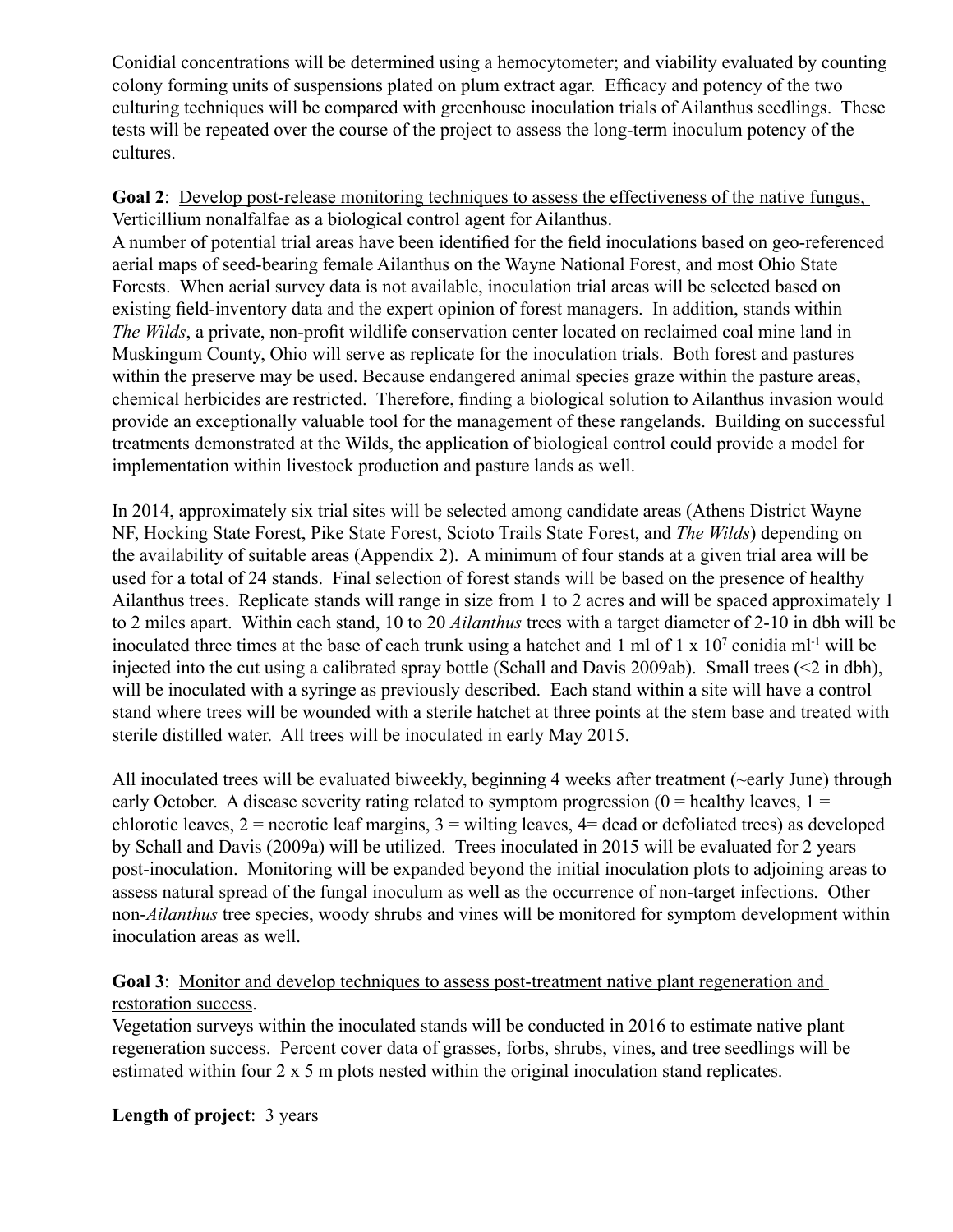**Required Documentation** (Technical Advisory Group, APHIS, NEPA): In 2013, Rebbeck secured approval to begin inoculation trials with the Ohio isolate *V. nonalfalfae* by Ohio Department of Agriculture. NEPA approval for inoculation trials on the Wayne National Forest are currently underway and will be completed by summer 2014.

**Statistical analyses**: Verticillium wilt inoculation response variables to be measured include: *Ailanthus* stem density and mortality, disease severity index, and percent cover estimates. Data will be analyzed via ANOVA, Repeated Measures Analyses and other appropriate statistical methods such as regression analyses in a factorial design, testing for effectiveness of V*. nonalfalfae* inoculations.

Year 1 (2014): Identification and setup of test sites. As crews are installing inoculation plots within stands, they will also be surveying for natural infestations of Ailanthus wilt. Develop liquid fungal culture methodology. Submit progress report in September.

**Year 2 (2015)**: Complete inoculation field trials of *Ailanthus* with *V. nonalfalfae* in Ohio forests by June. Conduct biweekly disease severity index ratings on inoculated stems. Submit progress report in September.

**Year 3 (2016)**: Continue post-inoculation monitoring of Ailanthus stems. Survey percent cover of native plant regeneration within treatment areas. Submit final report in September.

## **Expected Products and Outcomes:**

- 1. Development of a liquid culture method to scale-up fungal inoculum.
- 2. Development of a methodology to monitor post-release of Ailanthus wilt in forested areas.
- 3. Coordination with ODNR service foresters and consulting foresters to begin trial inoculations on private lands.
- 4. Presentations at various professional meetings sponsored by the following: ODNR Forest Health, Ohio Chapter of American Society of Foresters, Ohio Invasive Plant Council Ohio, Midwest Invasive Plant Network, SE Ohio Invasive Plants Interest Group, and OSU Extension Service. These oral presentations have the potential to inform a large number of land managers and private landowners regarding the efficacy of *V. nonalfalfae* as a biological control of Ailanthus.

**FHP Sponsor/Contact:** John Kyhl, St. Paul, MN; 651-649-5238, [jkyhl@fs.fed.us](mailto:jkyhl@fs.fed.us)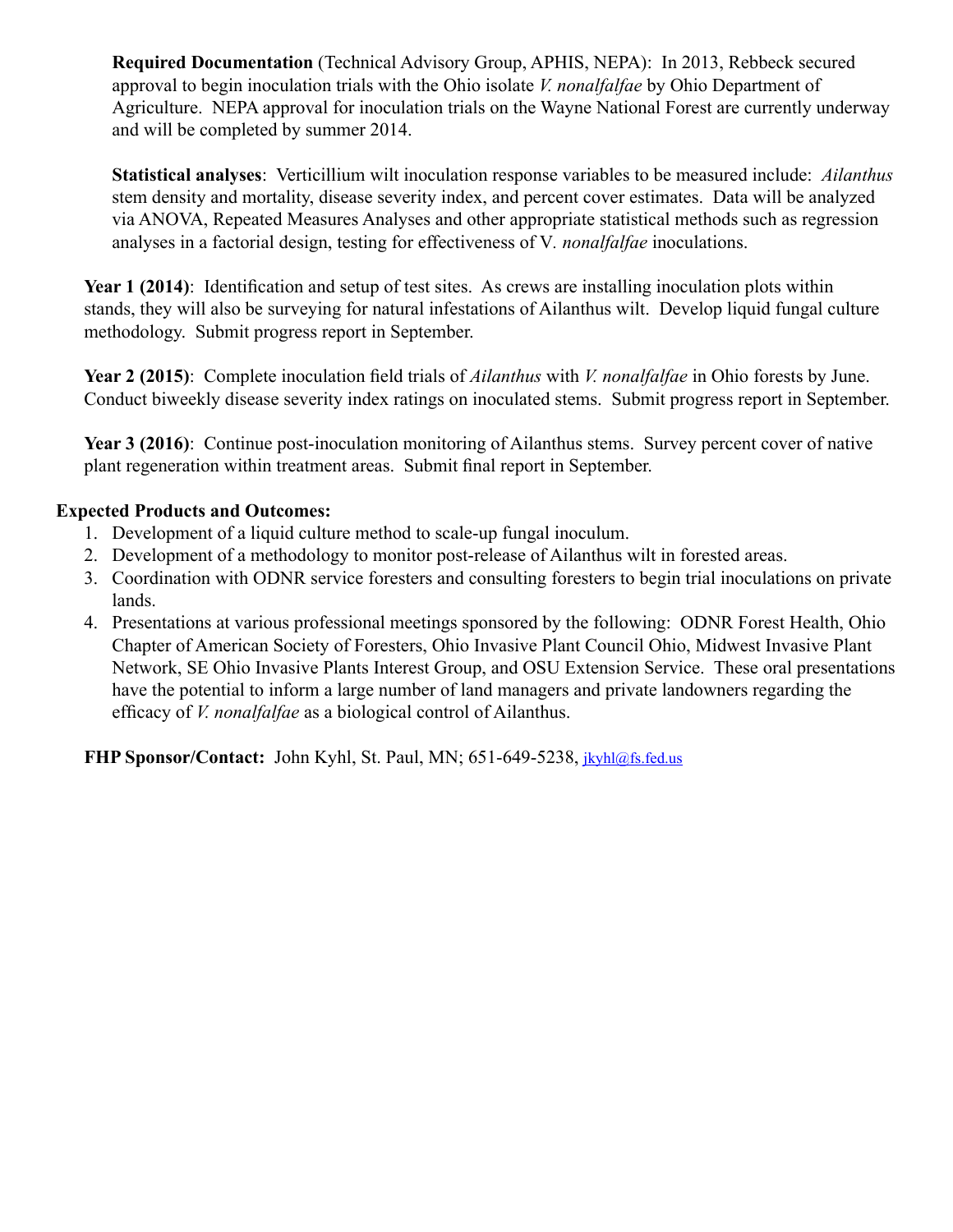#### **Joanne Rebbeck**

Northern Research Station USDA Forest Service 359 Main Road, Delaware, OH 43015 Phone (740) 368-0054, Fax (740) 368-0152 Email: jrebbeck@fs.fed.us

## **Professional Preparation**

- 1980 B.S., Plant Science, Cook College, Rutgers University
- 1983 M.S., Plant Pathology, Rutgers University
- 1987 Ph.D., Botany, Ecology Minor, North Carolina State University

#### **Appointments**

- 1990- Plant Physiologist, USDA Forest Service, Northern Research Station, Delaware, OH
- 1988-1990 Postdoctoral Research Scientist, Northeastern Research Station, Orono, ME.
- 2005- Adjunct Faculty member, Department of Environmental and Plant Biology, Ohio University, Athens OH.

## **Selected Publications**

- Rebbeck J, Malone MA, Short DPG, Kasson MT, O'Neal Eric, Davis DD. 2013. First report of Verticillium wilt caused by *Verticillium nonalfalfae* on Tree-of-Heaven (*Ailanthus altissima*) in Ohio. Plant Disease 97(7): 999 http://dx.doi.org/10.1094/PDIS-01-13-0062-PDN
- Rebbeck, Joanne. 2012. Fire management and woody invasive plants in oak ecosystems. Proceedings of the 4<sup>th</sup> Fire in Eastern Oak Forests Conference. GTR-NRS-P-102:p142-155.
- Rebbeck J, Gottschalk KW, and Scherzer AJ. 2012. Do chestnut, northern red and white oak germinant seedlings respond similarly to shading treatments? II. Gas exchange and chlorophyll responses. Canadian Journal of Forest Research 42:1025-1037.
- Hutchinson TF, Yaussy DA, Long RP, Rebbeck J, Kennedy Sutherland E. 2012. Long-term (13-year) effects of repeated prescribed fires on stand structure and tree regeneration in mixed-oak forests. Forest Ecology and Management 286:87-100.
- Rebbeck, J., Gottschalk, K., and Scherzer, A. 2011. Do chestnut, northern red, and white oak germinant seedlings respond similarly to light treatments? Growth and biomass. Can. J. Forest Research 41:2219-2230.
- Rebbeck J, Hutchinson T, Iverson L, Yaussy D, Boyles R, Bowden M. 2011. Studying the effects of management practices on Ailanthus populations in Ohio Forests. In: McManus, Katherine A.; Gottschalk, Kurt W., eds. 2010. Proceedings. 21<sup>st</sup> U.S. Department of Agriculture interagency research forum on invasive species. 2010 January 12-15; Annapolis, MD. Gen. Tech. Rep. NRS-P-75. Newtown Square, PA: U.S. Department of Agriculture, Forest Service, Northern Research Station: p50-51.
- Huebner, C. D., C. McQuattie, and J. Rebbeck. 2007. Mycorrhizal associations in *Ailanthus altissima* (Simaroubaceae) from forested and non-forested sites. *Journal of the Torrey Botanical Society* 134(1):27- 33.
- Rebbeck, J., Hutchinson, T.F., and Long, R.P. 2005. Invasive plants affecting the management of Ohio's forests. *In* 16th U.S. Department of Agriculture interagency research forum on gypsy moth and other invasive species. Gottschalk, K.W, ed. *USDA Forest Service, Gen. Tech. Rep. NE-337*. p.68-70.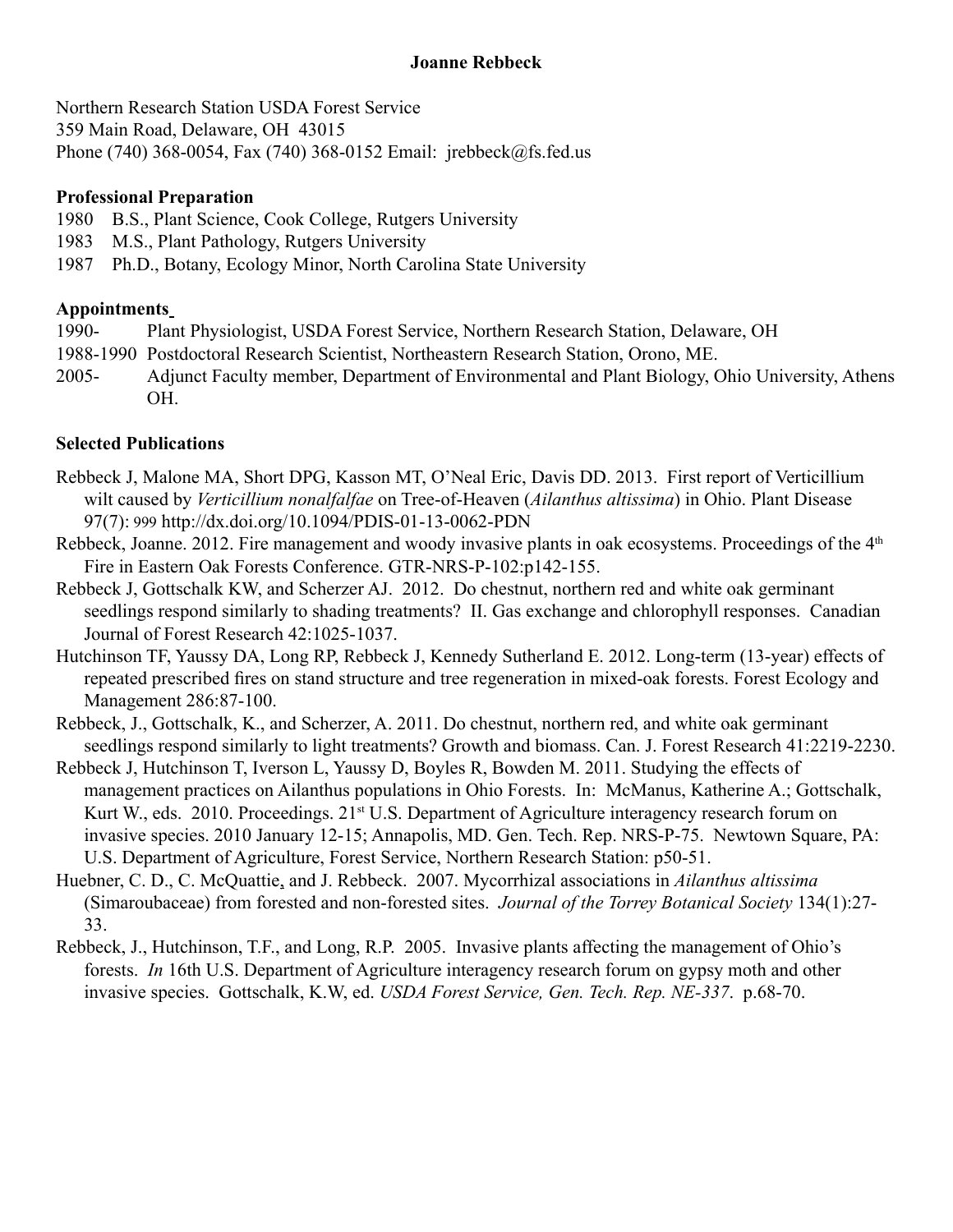#### **Proposed Budget:** FY 2014-2016

Budget - should show both requested and matching (at least 25% of total project costs) funds for the following expense categories:

- o Salaries (principal investigator, post-doctoral fellows, students, and technicians)
- o Benefits (tuition costs are not allowable)
- o Supplies
- o Equipment (all items; non-expendable equipment costs above \$5,000 are strongly discouraged)
- o Travel

Budgets should include all year costs, as agreements will be funded in their entirety. A minimum 25 percent of the total project cost is required (i.e. to determine the amount of match for a 75/25 cost share, multiply the federal amount of funds by .3333). Indirect charges can be used to meet the cost sharing requirement but requires some in-kind funding other than indirect charges – this can be Principal Investigator salary, travel, supplies, etc. The leveraging of funds and in-kind contributions among project participants is an important criterion.

| <b>FY 2014</b> | <b>Item</b> | <b>Requested</b><br>Funding | <b>Indirect Costs</b><br><b>Other-source Funding</b> | <b>Source</b>    |
|----------------|-------------|-----------------------------|------------------------------------------------------|------------------|
|                |             |                             |                                                      | ODNR, The Wilds, |
| Administration | Salary*     | 21,425                      | 46,425                                               | <b>USFS</b>      |
|                | Travel      | 1,000                       | 1,000                                                | <b>USFS</b>      |
| Procurements   |             |                             |                                                      |                  |
|                | Contracting |                             |                                                      |                  |
|                | Equipment   |                             |                                                      |                  |
|                | Supplies    | 500                         | 500                                                  | <b>USFS</b>      |
|                |             |                             |                                                      |                  |
| Year Totals    |             | 22,925                      | 47,925                                               |                  |

\*Field technician (\$20/hr) for 4 months

| <b>FY 2015</b> | <b>Item</b>     | <b>Requested</b><br><b>Funding</b> | <b>Other-source Funding</b> | <b>Source</b>    |
|----------------|-----------------|------------------------------------|-----------------------------|------------------|
|                |                 |                                    |                             | ODNR, The Wilds, |
| Administration | Salary          | 32,138                             | 56,425                      | <b>USFS</b>      |
|                | Travel          | 2,000                              |                             | $2,000$ USFS     |
| Procurements   |                 |                                    |                             |                  |
|                | Equipment*      | 1,000                              |                             |                  |
|                | Supplies        | 1,000                              | 500                         | USFS             |
|                |                 |                                    |                             |                  |
| Year Totals    | $\cdot$ $\cdot$ | 36,1385                            | 58,925                      |                  |

\*2 Hypo-hatchet for field inoculations

| <b>FY 2016</b> | <b>Item</b> | <b>Requested</b><br>Funding | <b>Other-source Funding</b> | <b>Source</b>    |
|----------------|-------------|-----------------------------|-----------------------------|------------------|
|                |             |                             |                             | ODNR, The Wilds, |
| Administration | Salary      | 32,138                      | 56,425                      | <b>USFS</b>      |
|                | Travel      | 2,000                       |                             | $2,000$ USFS     |
| Procurements   |             |                             |                             |                  |
|                | Equipment   |                             |                             |                  |
|                | Supplies    |                             | 500                         |                  |
|                |             |                             |                             |                  |
| Year Totals    |             | 34,1385                     | 58,925                      |                  |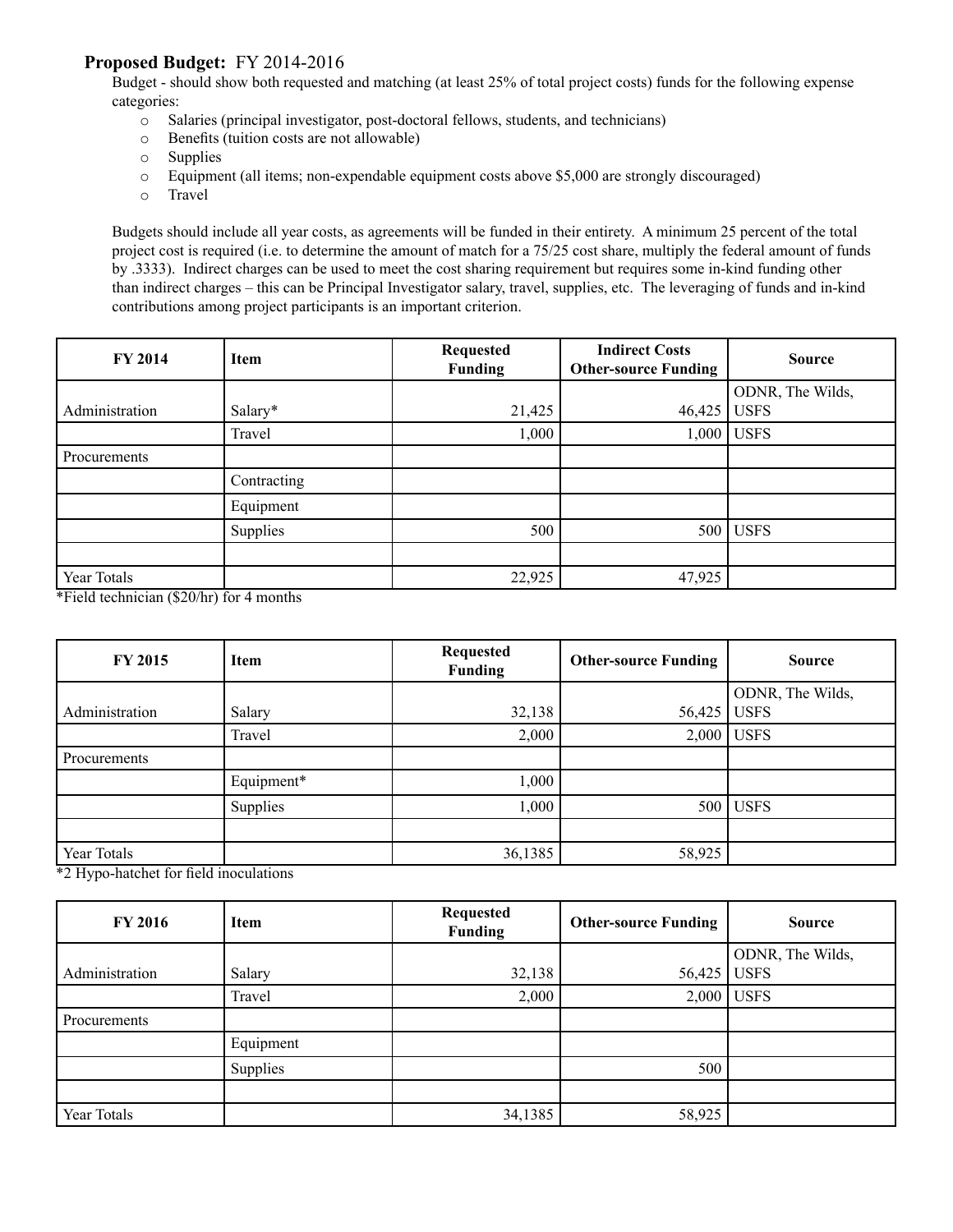#### **Literature cited**

- Hiesey RM. 1996. Identification of an allelopathic compound from *Ailanthus altissima* (Simaroubaceae) and characterization of its herbicidal activity. American Journal of Botany 83:192-200.
- Hu SY. 1979. *Ailanthus*. Arnoldia 39:29-50.
- Illick JS and Brouse EF. 1926. The *Ailanthus* tree in Pennsylvania. Pennsylvania Department of Forestry and Water Bulletin 38:1-29.
- Kasson MT. 2012. Verticillium nonalfalfae: A potential biological control of the invasive Ailanthus altissima in Pennsylvania. A dissertation in Plant Pathology, The Pennsylvania State University.
- Kasson MT, Short DPG, O'Neal ES, Subbaro KV, Davis D. 2013. Comparative pathogenicity, biological efficacy, and multilocus sequence typing of Verticillium nonalfalfae from the invasive Ailanthus altimissa and other hosts. Phytopathology http://dx.doi.org/10.1094/PHYTO-06-13-0148-R
- Kowarik I. 1995. Clonal growth in *Ailanthus altissima* on a natural site in West Virginia. Journal of Vegetation Science 6:853-856.
- Pannell PD. 2002. Tree-of-heaven control. Maryland Department of Natural Resources Forest Service Stewardship Bulletin, Hagerstown, MD.
- Rebbeck J. Hutchinson T, Yaussy D, Iverson I, 2008.Prescribing fire in managed oak forest landscapes: interactions with the invasive tree *Ailanthus altissima*. Joint Fire Science Program Project number: 08-1- 2-07 [http://nrs.fs.fed.us/units/sustainingforests/local-resources/docs/REBBECK\\_JFSP\\_study%20plan.pdf](http://nrs.fs.fed.us/units/sustainingforests/local-resources/docs/REBBECK_JFSP_study plan.pdf)

Schall MJ and DD Davis. 2009a. *Ailanthus altissima* Wilt and Mortality: Etiology. Plant Disease. 93:747-751.

- Schall MJ and DD Davis. 2009b. Verticillium Wilt of *Ailanthus altissima*: Susceptibility of associated tree species. Plant Disease 93:1158-1162.
- Smith, K and Smith A. 2009 Controlling non-native invasive plants in Ohio forests: Ailanthus. OSU Fact Sheet F-65-09.
- Snyder et al. 2013. First Report of Verticillium Wilt of *Ailanthus altissima* in Virginia caused by *Verticillium nonalfalfae*. Plant Disease 97 (6):837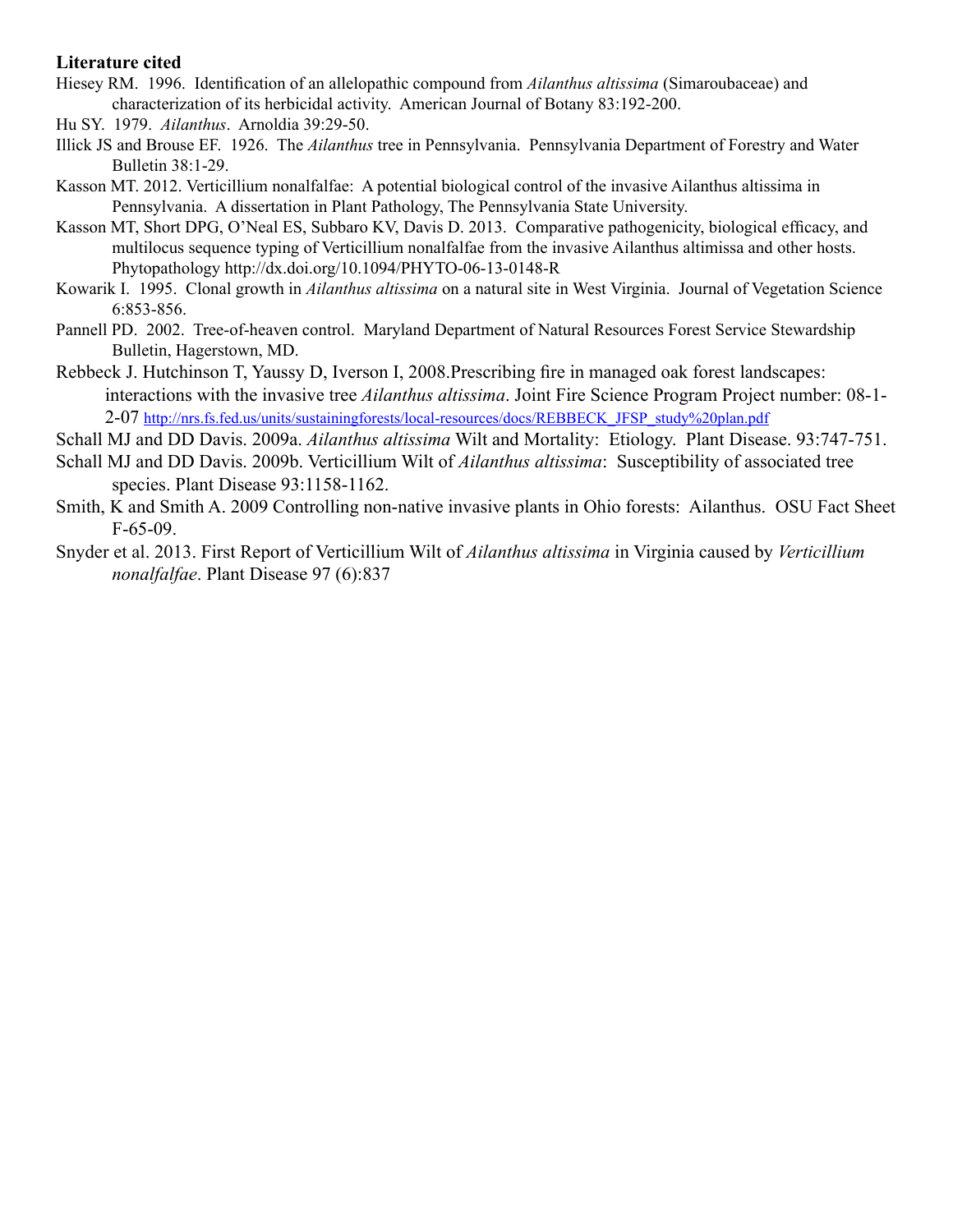Appendix 1: Distribution of Ailanthus trees and seedlings reported present in FIA plots from 1998-2012.



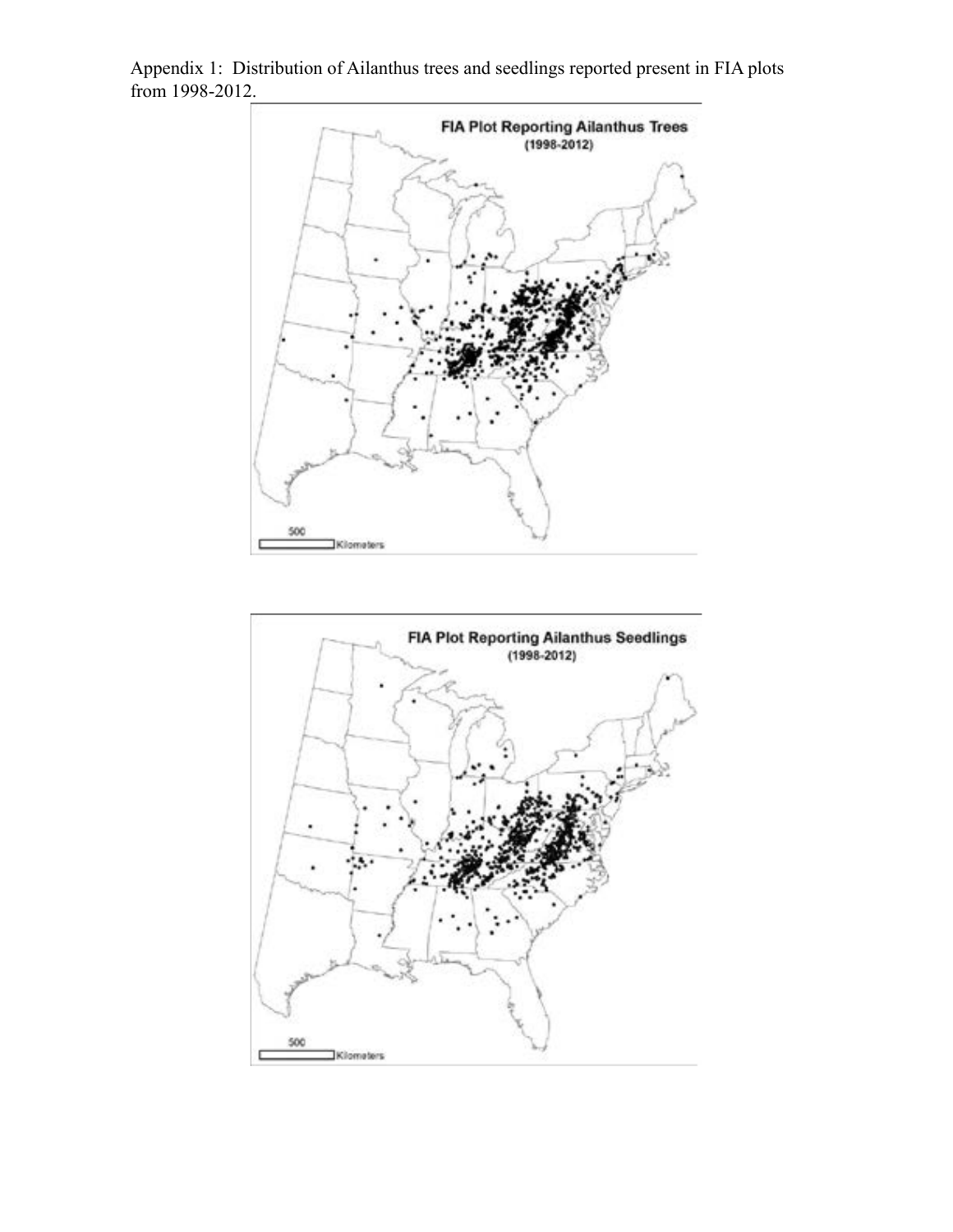Appendix 2. Map of potential sites for field inoculation trials. Asterisk shows first verified location of natural infection of Ailanthus by *V. nonalfalfae* in June 2012.

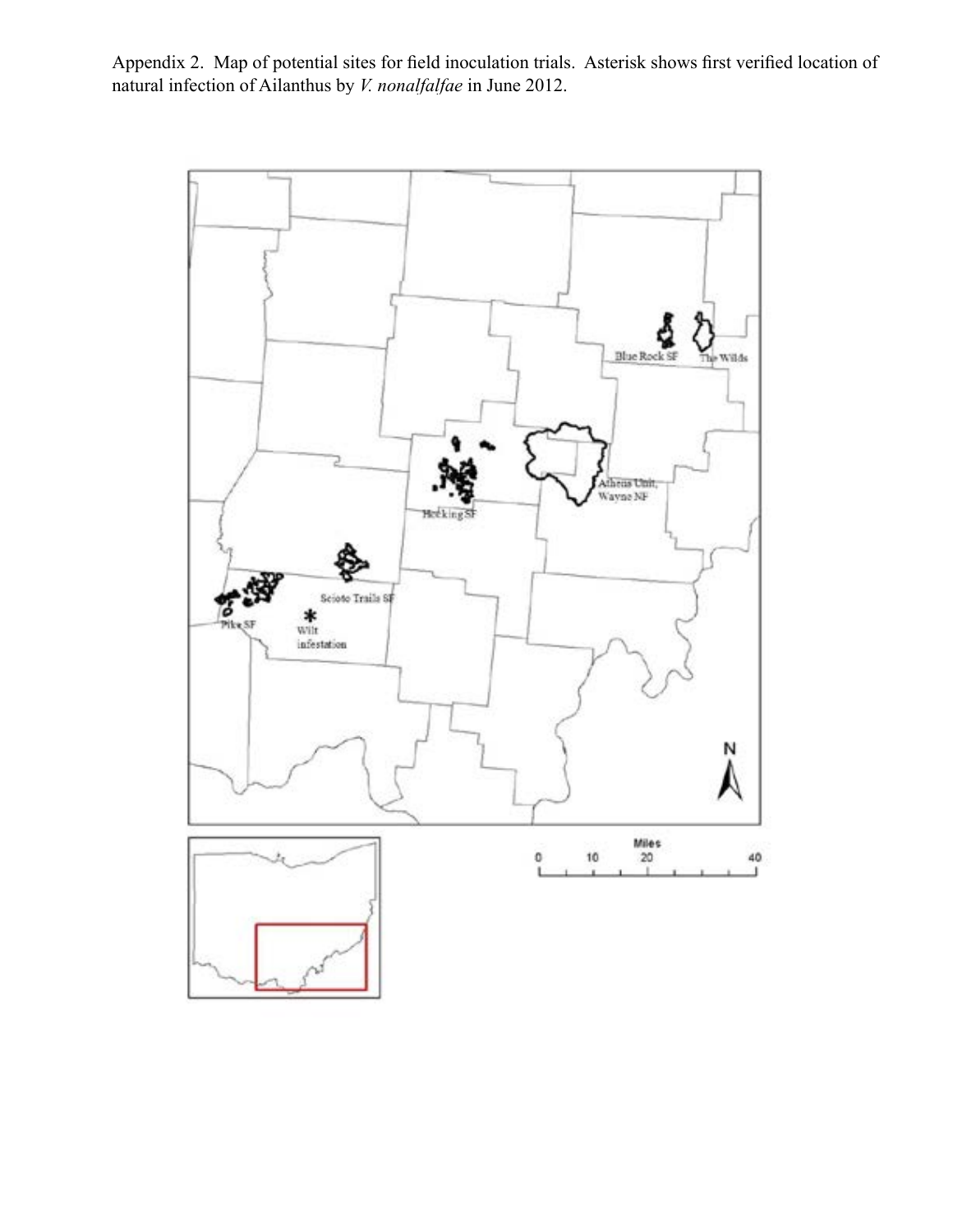

# Ohio Department of Natural Resources

**JAMES EXHIGINGER, DIRECTOR** 

Division of Forestry Robert L. Boyles, Chief 2045 Morse Road, Building H-1<br>Columbus, Ohio 43229 Phone: (614) 265-6694 Fax (614) 447-9231 www.ohiodnr.com/forestry

October 30, 2013

Richard Reardon National Program Manager, Biological Control **USDA Forest Service** 

JOIDY R. KASSCH, GOVERNOR

Dear Mr. Reardon:

I am writing in support of the grant application "Biological control and management of Ailanthus: post-release monitoring and efficacy of Verticillium wilt in Ohio" being submitted by Joanne Rebbeck, USDA Forest Service. Allanthus altissima is widespread in Ohio, and it represents a major management challenge in many Ohio State Forests. The development of an effective and safe biological control for Allanthus would greatly enhance our ability to manage this forest health issue both on public and private forest lands in Ohio by adding to the suite of possible control methods. The Ohio Division of Forestry looks forward to partnering with the USDA Forest Service and other project partners on this important project and is offering three of our state forests as potential trial sites.

Thank you for your consideration of this important project.

Sincerely,

Robert Boylead

Robert L. Boyles **State Forester and Chief** Ohio Division of Forestry

Cc: Joanne Rebbeck, USDA Forest Service